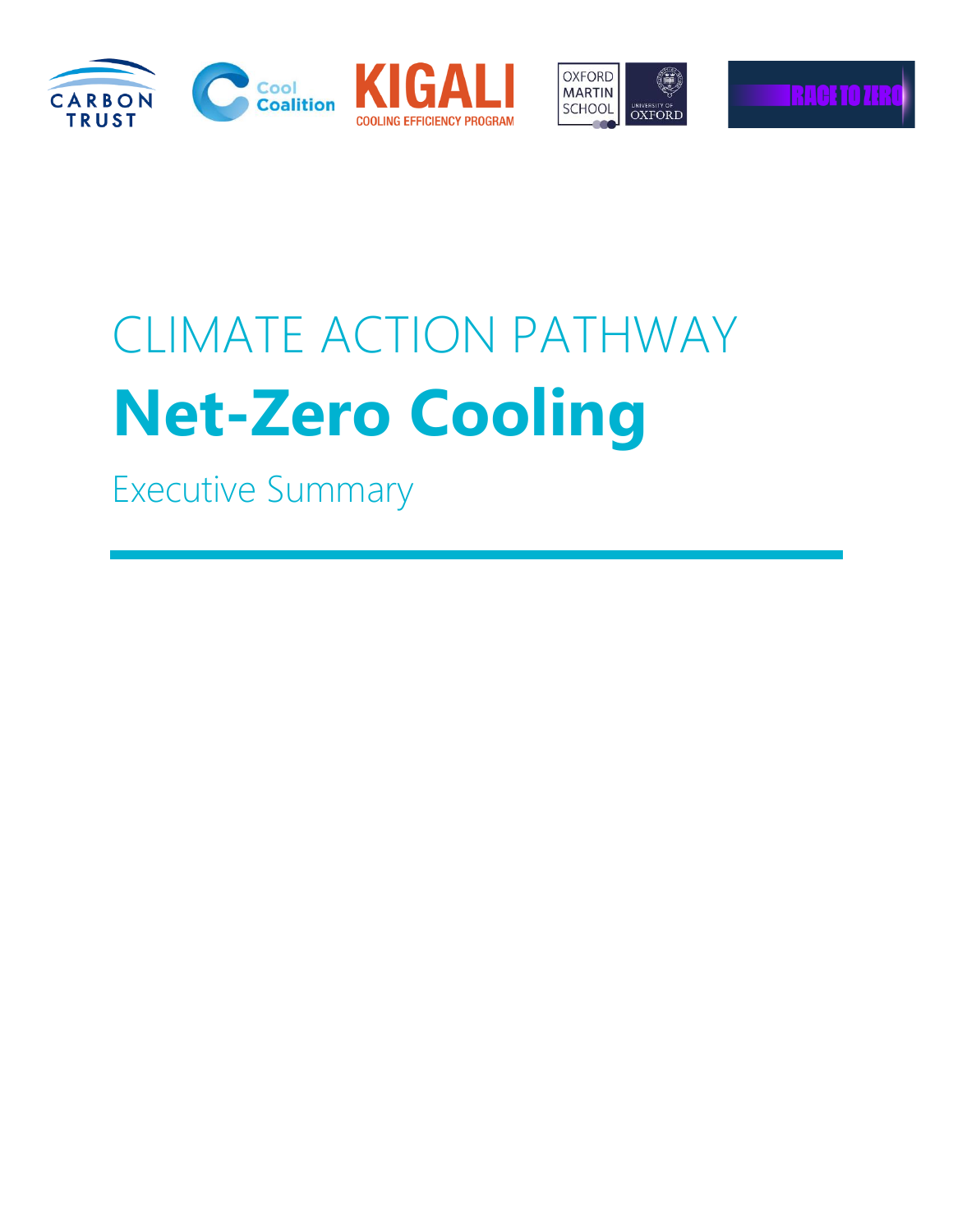#### **VISION STATEMENT**

Cooling is critical for health, prosperity, and the environment. It keeps our vaccines safe and food fresh, ensures we have comfortable buildings to live and work in, and is central to our industrial and transport infrastructure. However, cooling is typically energy intensive and highly polluting due to the emissions from the electricity that powers this equipment (generated mostly from carbon intensive sources) and the refrigerants and insulation foam gas used in it (especially if not properly recovered and recycled). Cooling accounts for more than 7% of global greenhouse gas (GHG) emissions and these emissions are increasing rapidly.<sup>1</sup> We urgently need to cut these emissions and meet increasing demand for future cooling sustainably. The Kigali Amendment to the Montreal Protocol, which has already been ratified by over 100 countries, and regional frameworks such as the EU F-Gas Regulation, demonstrate how refrigerant emissions can be reduced,<sup>2</sup> however further refrigerant phase downs and out are needed. Meeting future cooling needs sustainably can reduce the costs of renewable energy build out by up to \$3.5 trillion by 2030<sup>3</sup> and accelerate the net-zero transition by up to eight years.<sup>4</sup>

**Our vision is** that by 2050, there will be net-zero cooling for allthrough a focus on three impact areas:

- **Passive cooling:** Widespread adoption of measures that avoid or reduce the need for mechanical cooling including reductions in cooling loads, smart and human centric design and urban planning;
- **Super-efficient equipment and appliances:** A 'race to the top' S-curve transformation where the norm is super-efficient cooling equipment and appliances powered by zero carbon energy;
- **Ultra-low global warming potential (GWP) refrigerants and insulation foam gases:** Market domination of ultra-low (<5 GWP<sup>5</sup>) refrigerants across all cooling sectors and applications.

The net-zero cooling<sup>6</sup> transition will account for different climatic conditions in geographical regions and the different refrigerant needs of sectors. It will also account for the 'life and death' nature of the need for cooling, especially as the planet warms and the most vulnerable people require cooling for protection. Whilst it will be possible to significantly reduce energy use for cooling through passive measures and super-efficient equipment, it will remain essential to decarbonise the global residual energy supply and drive system flexibility. Efficient cooling will contribute to reducing the cost, increasing the speed of this transition and managing peak demand (which air conditioners often affect due to when they operate). This will include S-curve transformations and diffusions of net-zero cooling solutions across regions and applications.

By 2050, **passive cooling** will feature in every building with optimised passive solutions in new buildings. Passive cooling measures will range from shading, glazing, thermal mass and cool roofs to ventilation, green walls and roofs, and evaporative and radiative cooling. These measures will be optimised and

 $\overline{a}$ 

<sup>4</sup> Economist Intelligence Unit (2020) *The Power of Efficient Cooling* <https://eiuperspectives.economist.com/energy/power-efficient-cooling>

<sup>1</sup> <https://k-cep.org/wp-content/uploads/2018/03/Optimization-Monitoring-Maintenance-of-Cooling-Technology-v2-subhead....pdf>

<sup>2</sup> <https://www.eea.europa.eu/publications/fluorinated-greenhouse-gases-2020>

<sup>&</sup>lt;sup>3</sup> This does not include costs of expanding transmission and distribution networks to meet cooling demand so the actual number will be higher.

<sup>5</sup> Recognising there are other pathways to get to net zero, a Cool Calculator is being developed for release in 2021 which allows users to develop their own pathways using a combination of measures including GWP reduction, leakage reduction and end of life management <sup>6</sup> Net-zero cooling means reducing greenhouse gas (GHG) emissions from cooling during operational life of products (excluding resource extraction and manufacturing) to as close to zero as possible and any remaining GHG emissions would be balanced with an equivalent amount of carbon removal – for example, by restoring forests and through direct air capture and storage technology. Resource extraction and manufacturing are covered by related pathways on industry and circular economy so are not a focus here to avoid duplication.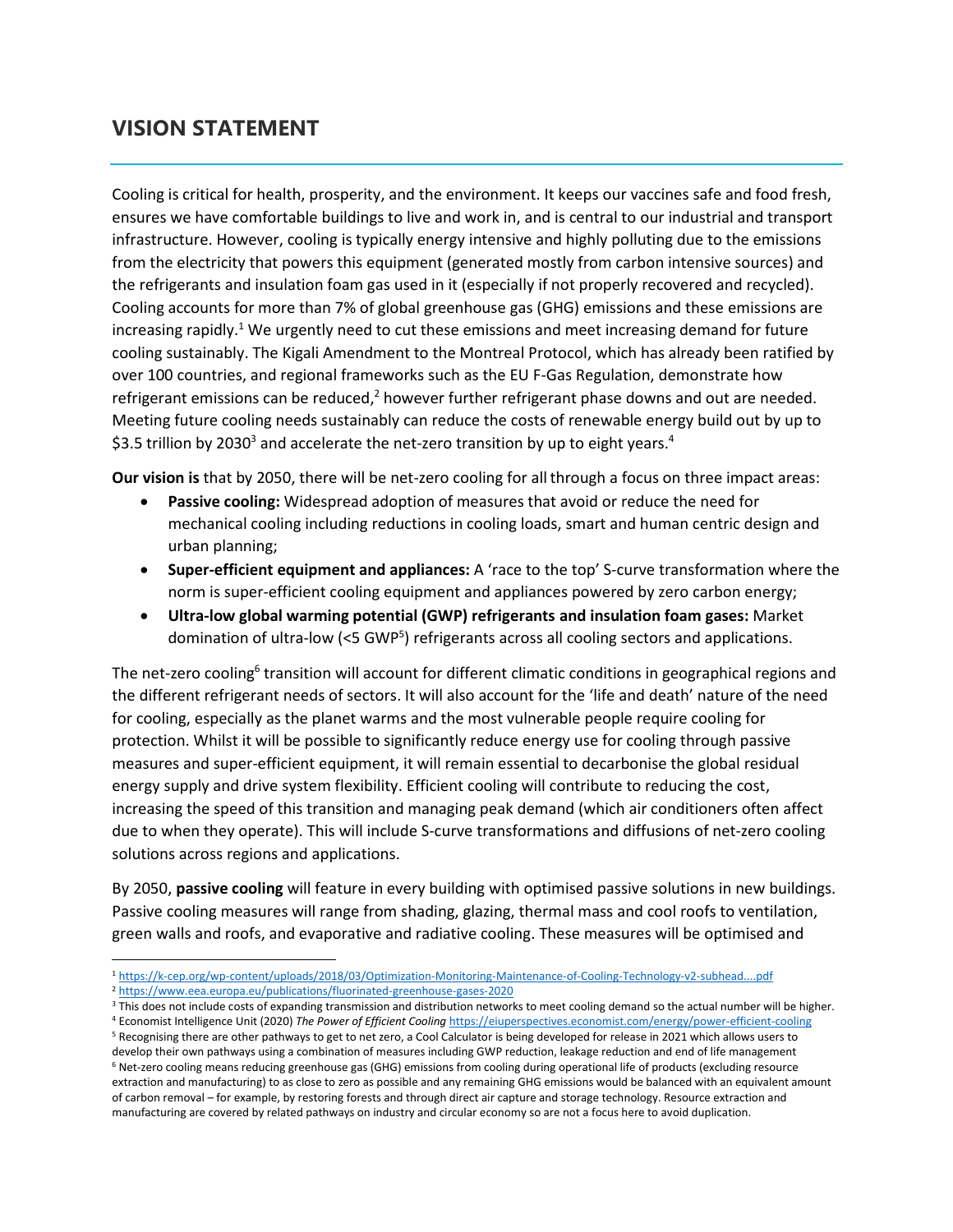integrated within the design phase of any building or urban plan in order to avoid or reduce the need for mechanical cooling. Passive solutions also apply beyond space cooling. By 2050 coatings, preservation and solar drying will be commonplace for perishable products (e.g. food, medicine) where they have a lower GHG footprint than conventional refrigeration.

By 2050, a 'race to the top' S-Curve transformation that makes **super-efficient equipment and appliances** dominate markets will build on efforts to set Minimum Energy Performance Standards (MEPS) for key cooling equipment and appliances such as air conditioners and refrigerators. Such MEPS will be set based on a robust methodology and take into consideration the total cost of ownership (least lifecycle cost) to ensure the broad uptake of such equipment. Policy and industry will have harmonised product performance ladders to progress to super-efficient equipment and appliances with GWP limits so that progress on efficiency and ultra-low GWP refrigerants go hand-in-hand while ensuring that they are addressed via appropriate policy measures. Lessons can be learned from regions where these approaches have already been successfully applied (e.g. Europe and Japan). By 2050, off-grid renewable energy powering super-efficient equipment and appliances will also be deployed to address needs in rural and off-grid environments. Different forms and hybrids of mechanical cooling – for example evaporative and solid-state cooling such as thermo-electric – will be commonly used alongside vapour compression where feasible. Innovative high efficiency urban cooling solutions such as district cooling will be widely deployed in high cooling density areas. Holistic system changes to meet cooling demands such as the use of thermal sources (e.g. heat sinks, waste heat/cold and free cooling), thermal energy storage, and smart capabilities on super-efficient equipment and appliances, will be accelerated.

The next generation of production and infrastructure systems as well as business models will integrate smart cooling solutions. Cooling efficiency is key in electric vehicles and transport for refrigeration of products, air conditioning, cooling batteries, and for range extension. The smart integration of thermal storage, waste heat/cold (tri-generation, liquefied natural gas (LNG)) and electric grids in cities and industrial parks will be supported by integrated planning, design and co-location of facilities. By 2050, cooling will support the resilience of the energy system, including through the use of waste heat and cold and provision of flexibility through ice, liquid air and other solutions to help with energy storage and load shifting. The cooling sector will also be exploring the potential for greenhouse gas removals – for example by capturing  $CO<sub>2</sub>$  during the liquid air production process to help address residual emissions from cooling and potentially other sectors.

Incentives such as carbon pricing and subsidies (e.g. VAT reductions) will have initially powered this race but falling costs and more sustainable financial solutions, such as the ability to compete in supply side capacity markets, demand response opportunities, Cooling-as-a-Service (underpinned by circular economy principles), Pay-As-You-Save (PAYS), and smart credit systems such as property assessed clean energy programs (PACE) and utility energy efficiency programs, will catalyse equipment efficiency and mass market deployment. Existing cooling equipment will be run as efficiently as possible through optimised operation, control and maintenance.

By 2050 the market will have mainly adopted **ultra-low (<5) GWP** refrigerants and insulation foam gases and refrigerant emissions will be drastically reduced due to additional dedicated measures on leakage control, recovery, recycling, reclaim of refrigerants, treatment of emissions at end of life, and training. Action to phase down HFCs under an adjusted and more ambitious Kigali Amendment will be complemented by corporate, sub-national and financial actors, all committing to produce, consume and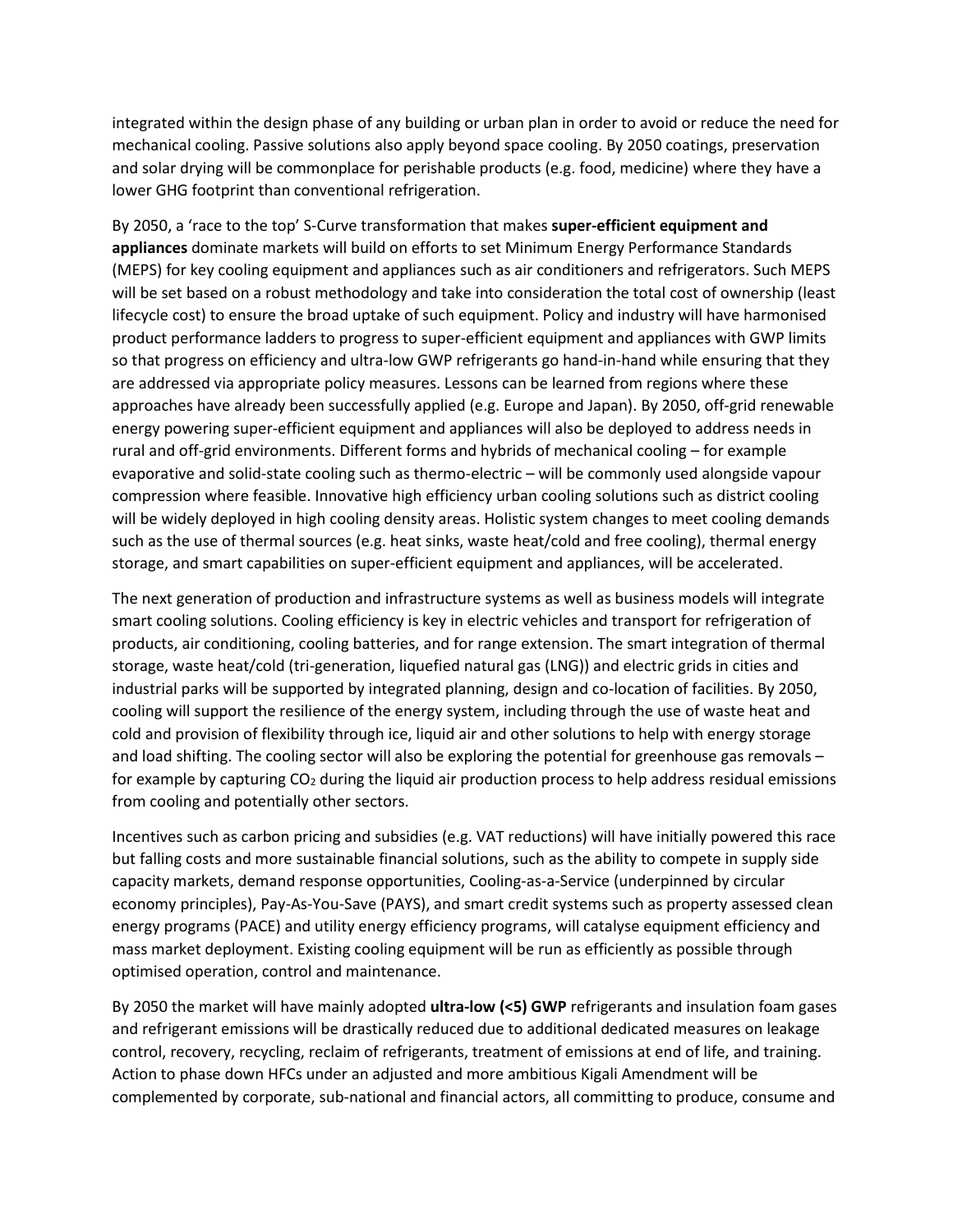invest in ultra-low GWP refrigerants. Safety standards and buildings codes will be harmonised and adapted to safely and reliably allow the uptake of flammable refrigerants. The number of installers will have increased significantly and they will have the skills and knowledge to safely handle all refrigerants, prevent emissions and deal with more sophisticated technical solutions while also raising equipment and system efficiency. There will be no illegal trade in high GWP refrigerants or dumping of inefficient and high GWP refrigerant equipment and appliances that don't qualify in the exporting market.

The Multi-Lateral Fund (MLF) of the Montreal Protocol will continue to provide support but its funds will increasingly be made available for compliance with ultra-low GWP refrigerants while taking energy efficiency, safety, affordability and other relevant factors into account. Multi-lateral and bi-lateral development and climate finance targeting zero/low GWP efficient cooling will be systematically coordinated with MLF and other refrigerant transition funds to provide the finance needed to invest in ultra-low GWP refrigerant systems, super-efficient equipment and appliances and the scale up of passive cooling. Public and private financing institutions will develop and deploy new financing and derisking instruments that facilitate access to capital markets and recycle private and public efficiency and productivity gains from cooling into innovation and investments, playing a key role in research and development and market building efforts. These efforts will be underpinned by performance rating and certification systems (such as EDGE), potentially allowing for commodification of performance and securitization of performance loans. Public and private finance will play a key role in research and development and market building efforts and will only flow to net-zero compatible cooling products and solutions (defined by regularly updated product lists/standards).

**All three impact areas are needed to get to net-zero.** The impact of net-zero cooling will be robustly, holistically and consistently calculated using 'lifecycle climate performance' and will aim to achieve the best lifecycle performance. Better data and evidence will exist about the costs, benefits and applicability of passive measures from key actors (e.g. building associations). **Achieving net-zero cooling for all through these three impact areas (passive cooling<sup>7</sup> , super-efficient equipment and appliances, and ultra-low GWP refrigerants) will complement other climate action pathways** such as human settlements, transport, energy, and resilience. This will bring multiple societal and economic benefits (see facts and figures section below), many related to achieving several of the Sustainable Development Goals (SDGs), including: business and job creation opportunities; preventing heat related deaths; protecting and increasing productivity; enabling the energy transition; improving air quality by reducing coal fired power output; catalysing better building design; improving the resilience of food and medicine supply chains; improving the range of electric vehicles; and improving access to cooling.

In addition to helping deliver the SDGs in the decade ahead and through to 2050, net-zero cooling for all can help alleviate urgent pressures from Covid-19 such as: the need to keep medicines, vaccines and hospitals cool; thermal comfort for those sheltering in place; and keeping food fresh and nutritious in the face of supply chain and market disruption. By 2050, net-zero cooling for all will have simultaneously reduced up to 260 GtCO<sub>2</sub><sup>8</sup> emissions and enhanced access to much needed cooling as people across the world adapt to the changing climate.

<sup>&</sup>lt;sup>7</sup> Passive cooling includes measures that avoid or reduce the need for mechanical cooling including reducing cooling loads, smart and human centric design and urban planning

<sup>8</sup> United Nations Environment Programme and International Energy Agency (2020). Cooling Emissions and Policy Synthesis Report. UNEP, Nairobi and IEA, Paris. https://wedocs.unep.org/bitstream/handle/20.500.11822/33094/CoolRep.pdf?sequence=1&isAllowed=y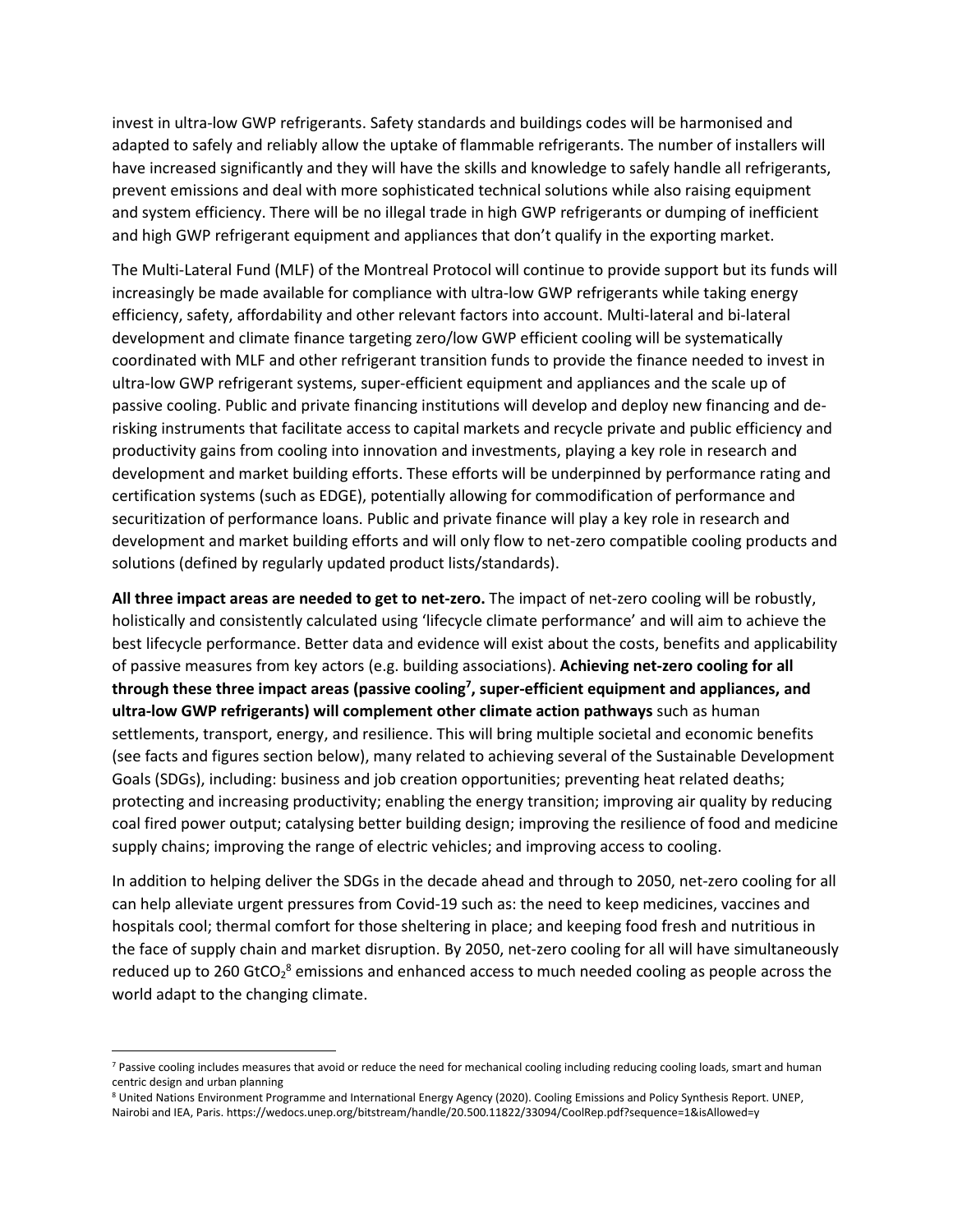### **THEORY OF CHANGE**

 $\overline{\phantom{a}}$ 

**Net-zero cooling can be achieved through an 'avoid-shift-improve' approach** applied to efficient equipment and appliances, powered by zero carbon energy, and using ultra-low GWP refrigerants. Additionally, passive solutions and behaviour change can help avoid and reduce the need for cooling while still meeting cooling needs. By applying the 'avoid-shift-improve' approach to each source of emissions from cooling, different solutions can be identified. These solutions have been aggregated in *Figure 1* (initial output) to show the relative contribution of each of 'avoid', 'shift' and 'improve' for domestic air conditioners (ACs), which is a significant component of overall cooling sector emissions.<sup>9</sup>

The '*avoid-shift-improve*' approach in *Figure 1* for domestic ACs is being modelled into an aggregate pathway to net-zero cooling. In practice there is no single pathway that covers every geography and sector but instead a collection of pathways to zero that are sensitive to specific conditions such as climate, infrastructure type and policy. For this reason, a 'Cool Calculator' is also being produced. This calculator supports mobilization of action to net-zero cooling by allowing stakeholders to make their own assumptions and to create their own pathways and S-curves.



*Figure 1: Mitigation scenario for domestic AC as an initial output of the pathway to net-zero analysis<sup>10</sup>*

*This waterfall chart shows the emissions reduction achieved across the domestic AC sector using different mitigation approaches. It also displays the total offset amount needed in 2050 to achieve net zero cooling for all using the mitigation hierarchy verses a business-as-usual 2050 scenario.* 

Currently two cooling sub-sectors cause the largest amount of emissions – air conditioning and refrigeration – and each of these sub-sectors has four main applications – domestic, commercial, industrial, and mobile/transport. Pathways have been, and are being, developed to mitigate emissions in each of these sub-sectors and applications (see *Figure 1* as an example for domestic ACs).

<sup>9</sup> We aim to extend *Figure 1* to show the aggregate pathway covering relevant cooling sectors alongside the associated Cooling Action Table and Cool Calculator launch in early 2021

<sup>&</sup>lt;sup>10</sup> These are initial outputs from the "Cool Calculator" tool which will be released in early 2021 alongside a supplementary evidence pack detailing calculations and assumptions. The tool will be open to users to make their own pathways to net zero using different mitigation options as presented in the figure.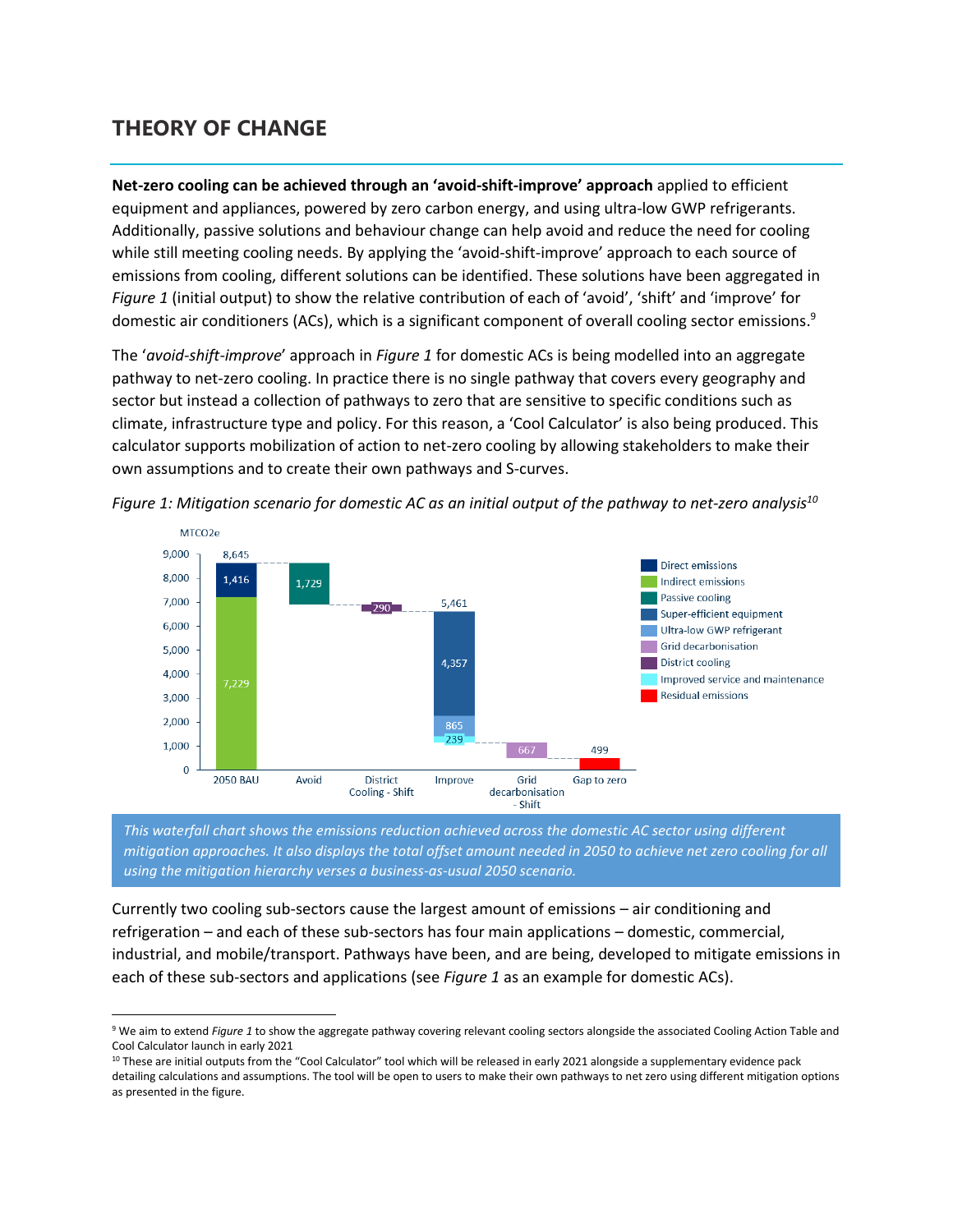Ultra-low (<5) GWP refrigerants exist across nearly all sectors.<sup>11</sup> However, there are still significant barriers to their deployment such as building codes, safety concerns and a lack of skilled workforce. Some critical refrigeration needs (e.g. medical applications) do not yet have widely adopted ultra-low GWP solutions but they are a smaller share of overall refrigerant emissions.

High-efficiency cooling technology already exists across all sub-sectors but is not always widely available in all regions and purchase price can be a barrier (even though lifecycle costs are almost always lower as operating costs will typically be more than 75% of lifecycle costs). Refrigeration and air-conditioning are transitioning to high efficiency equipment and appliances<sup>12</sup> and the electricity mix is increasingly based on zero carbon energy sources. Some sectors are already using ultra-low GWP refrigerants. However, significant challenges remain to be addressed including higher upfront costs for super-efficient equipment, building codes restricting the use of flammable refrigerants and a lack of skilled personnel.

A diverse set of passive cooling and alternative (non-vapour compression) mechanical cooling solutions also exist, including evaporative, solid state, and ultra-low GWP refrigerant district cooling, and there are examples of their use across geographies and sectors. However, most of the world's buildings, cities, industry and transport have yet to deploy these solutions at scale. Behaviour change solutions also exist however gains and supporting evidence have been minimal. More rapid progress has been made on technological cooling solutions (see the facts and figures below on forecast air conditioning unit sales).

**We have identified two impact areas where S-curve transformations are most likely: super-efficient equipment and appliances, and ultra-low GWP refrigerants**. *Figures 2* and *3* below show S-curves for energy efficiency and ultra-low GWP refrigerants for domestic and commercial air conditioning. We note there is also potential for S-curve transformation on passive cooling and that there are important links between passive cooling and other pathways (e.g. Energy, Human Settlements, and Transport).



*Figure 2: Indicative S-Curve for super-efficient domestic and commercial air conditioners showing global stock with an Energy Efficiency Ratio (EER) > 5 13*

 $11$  An exception is medium sized split air-conditioning – this is too large for R-290 and needs either HFC-32 (which is A2L, lower flammability) or a non-flammable HFC-HFO blend.

<sup>&</sup>lt;sup>12</sup> Further details on refrigerants specific to each cooling equipment type is detailed in the supplementary presentation

<sup>&</sup>lt;sup>13</sup> EER has been used for the Cool Calculator but we recognise that regional SEER is a more appropriate metric for the purpose of establishing a common base.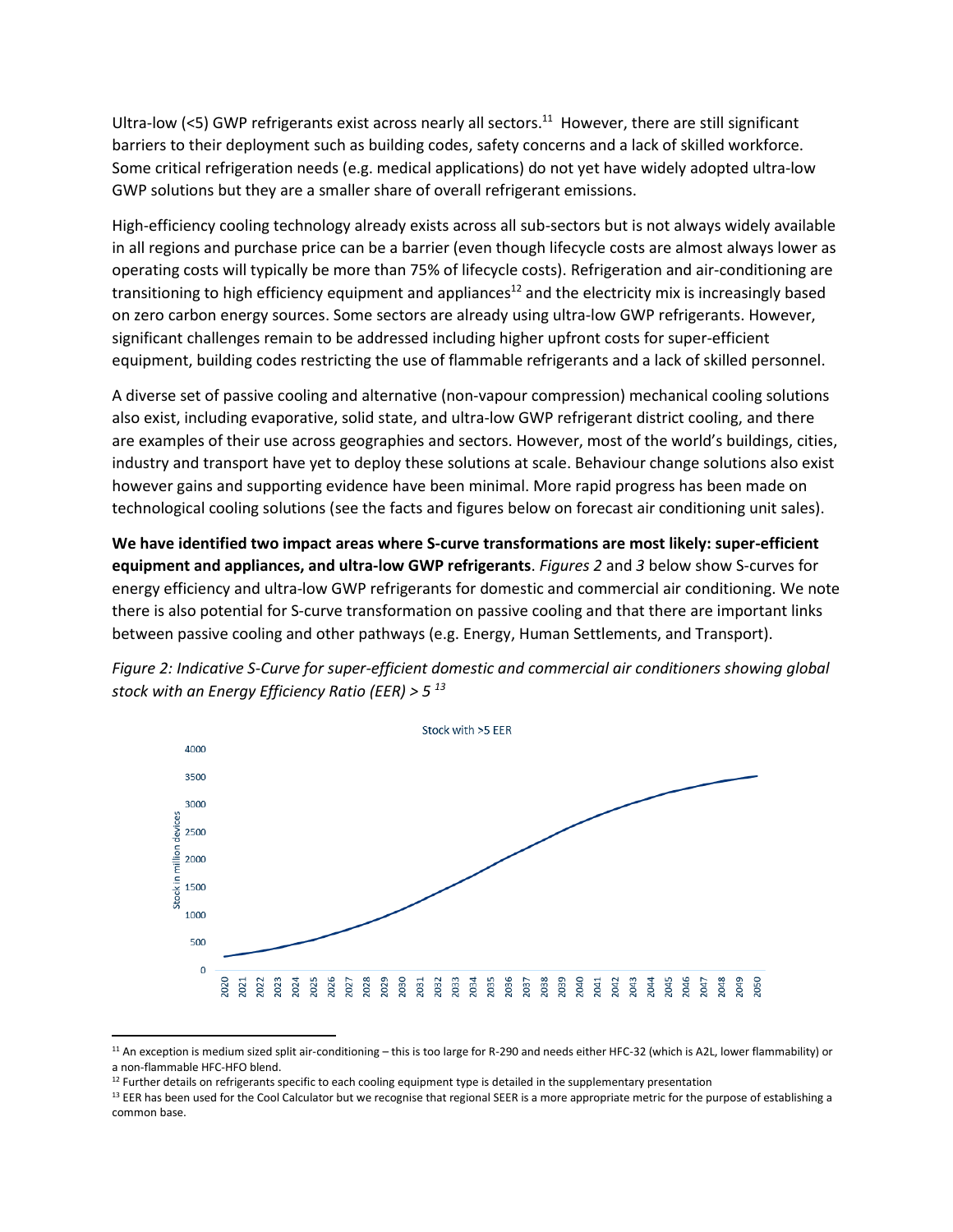*Figure 3: Indicative S-Curve for ultra-low GWP refrigerants for domestic and commercial air conditioners*



The S-curves will account for the current availability of stock which is super-efficient and uses ultra-low GWP refrigerants. As the starting points for super-efficiency and ultra-low GWP refrigerants may be different, we have shown separate S-curves and associated rate of progress to 2050. For example, there may be larger numbers of super-efficient cooling equipment and appliances in stock now than units using ultra-low GWP refrigerants so the S-curve for ultra-low GWP refrigerants starts slightly later and is steeper to account for this starting position. We recognise that optimising super-efficiency and ultra-low GWP refrigerants at the same time is likely to accelerate the timeframe and reduce costs and risk for achieving the pathway to zero on cooling.

### **MILESTONES TOWARDS 2050**



Key milestones (outcomes) on the pathway to net-zero cooling for all are summarized in *Table 1* below. These are designed to fully implement the Paris Agreement, exceed the Kigali Amendment and contribute to the SDGs. The structure aligns with the framework in the corresponding Climate Action Table for cooling that outlines concrete actions for 2021, 2025, 2030 and 2040 in more detail.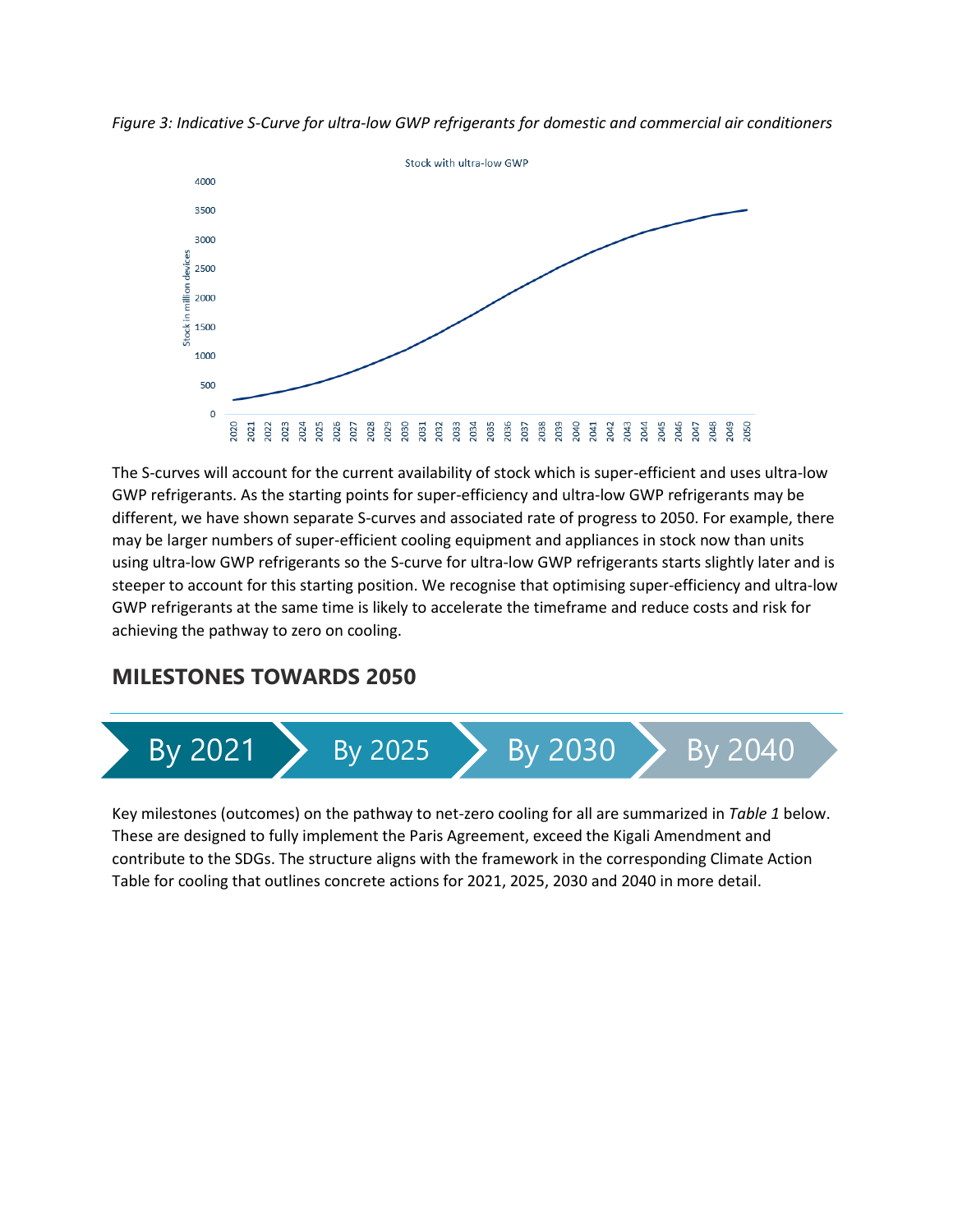| <b>Impact Area</b>                                    | By 2021                                                                                                                                                                                                                                                                                                                                                                                                                                                                                        | By 2025                                                                                                                                                                                                                                                                                                                                                                                                                                                                                                                                                                                               | <b>By 2030</b>                                                                                                                                                                                                                                                                                                                                                                                                                                                         | By 2040                                                                                                                                                                                                                                                                                                                                 |
|-------------------------------------------------------|------------------------------------------------------------------------------------------------------------------------------------------------------------------------------------------------------------------------------------------------------------------------------------------------------------------------------------------------------------------------------------------------------------------------------------------------------------------------------------------------|-------------------------------------------------------------------------------------------------------------------------------------------------------------------------------------------------------------------------------------------------------------------------------------------------------------------------------------------------------------------------------------------------------------------------------------------------------------------------------------------------------------------------------------------------------------------------------------------------------|------------------------------------------------------------------------------------------------------------------------------------------------------------------------------------------------------------------------------------------------------------------------------------------------------------------------------------------------------------------------------------------------------------------------------------------------------------------------|-----------------------------------------------------------------------------------------------------------------------------------------------------------------------------------------------------------------------------------------------------------------------------------------------------------------------------------------|
| <b>Passive</b><br>cooling                             | Businesses, investors<br>$\bullet$<br>and cities make passive<br>cooling commitments,<br>including for<br>certification and<br>standards, as part of the<br>Race to Zero<br>Covid-19 economic<br>$\bullet$<br>stimulus packages<br>promote passive<br>solutions<br>Governments include<br>$\bullet$<br>passive measures such<br>as building regulations,<br>new passive cooling for<br>food technology<br>demonstrations in their<br>enhanced Nationally<br>Determined<br>Contributions (NDCs) | Countries, cities and<br>$\bullet$<br>regions in largest<br>cooling countries and<br>regions (China, India,<br>South East Asia, US, EU,<br>MENA) have<br>introduced passive<br>cooling (including<br>nature-based solutions)<br>for human settlements<br>and/or food focusing<br>on new buildings being<br>net-zero compatible by<br>2030<br>Leading businesses,<br>$\bullet$<br>developers and<br>investors commit to<br>adopt and promote<br>passive cooling<br>measures<br>Largest cooling<br>$\bullet$<br>countries commit to<br>decommissioning and<br>recycling of all old<br>cooling equipment | • All new buildings<br>and urban areas<br>incorporate passive<br>cooling measures<br>which are<br>embedded in<br>building codes<br>Passive cooling<br>$\bullet$<br>retrofit rates<br>increased<br>significantly to at<br>least 3% per year<br><b>Businesses and</b><br>investors financing<br>passive cooling<br>measures at large<br>scale for human<br>settlements and<br>food<br>Behaviour change<br>on passive<br>measures the norm<br>in majority of<br>countries | All possible<br>existing buildings<br>are retrofitted to<br>passive cooling<br>standards which<br>are embedded in<br>building codes<br>Access to passive<br>cooling measures<br>for all (including<br>for transport and<br>human<br>settlements)<br>All old cooling<br>equipment is<br>decommissioned<br>and recycled at<br>end of life |
| Super-<br>efficient<br>equipment<br>and<br>appliances | Champion countries<br>$\bullet$<br>commit to 'product<br>performance ladders-<br>labels-incentives' policies<br>with inbuilt ratchets and<br>GWP limits tied to best<br>available technology and<br>include cooling in NDCs<br>Leading cooling<br>manufacturers commit<br>to net zero cooling<br>targets<br>The largest cooling<br>$\bullet$<br>equipment and<br>appliance buyers in the<br>largest cooling<br>consuming sectors<br>commit to net-zero<br>cooling targets                      | Enhanced product<br>$\bullet$<br>performance ladders -<br>labels - incentives<br>policies to drive energy<br>efficiency gains in place<br>in largest cooling<br>countries and regions<br>(China, India, South East<br>Asia, US, EU, MENA) <sup>15</sup><br>Leading investors use<br>standards for super-<br>efficient equipment<br>and appliances when<br>making finance<br>decisions                                                                                                                                                                                                                 | NDCs with<br>$\bullet$<br>commitments<br>consistent with<br>net-zero cooling<br>path in place for<br>90% of the<br>market<br>Large scale<br>deployment of<br>private sector<br>investment and<br>public procurement •<br>power for super-<br>efficient equipment<br>and appliances                                                                                                                                                                                     | Enhanced<br>product<br>performance<br>ladders-labels-<br>incentives<br>consistent with<br>net-zero cooling<br>are in place for<br>all cooling<br>technologies and<br>regions<br>New technologies<br>and business<br>models make<br>super-efficient<br>equipment and<br>appliances<br>cheaper in most<br>applications                    |

*Table 1: Milestones towards net-zero cooling by 2050<sup>14</sup>*

 $\overline{\phantom{a}}$ 

<sup>&</sup>lt;sup>14</sup> We welcome further quantitative estimates for these milestones and associated Cooling Action Table to help provide specific and measurable targets that progress can be monitored against.

<sup>&</sup>lt;sup>15</sup> The enhanced product performance standards will need to include reference to both sensible and latent load performance.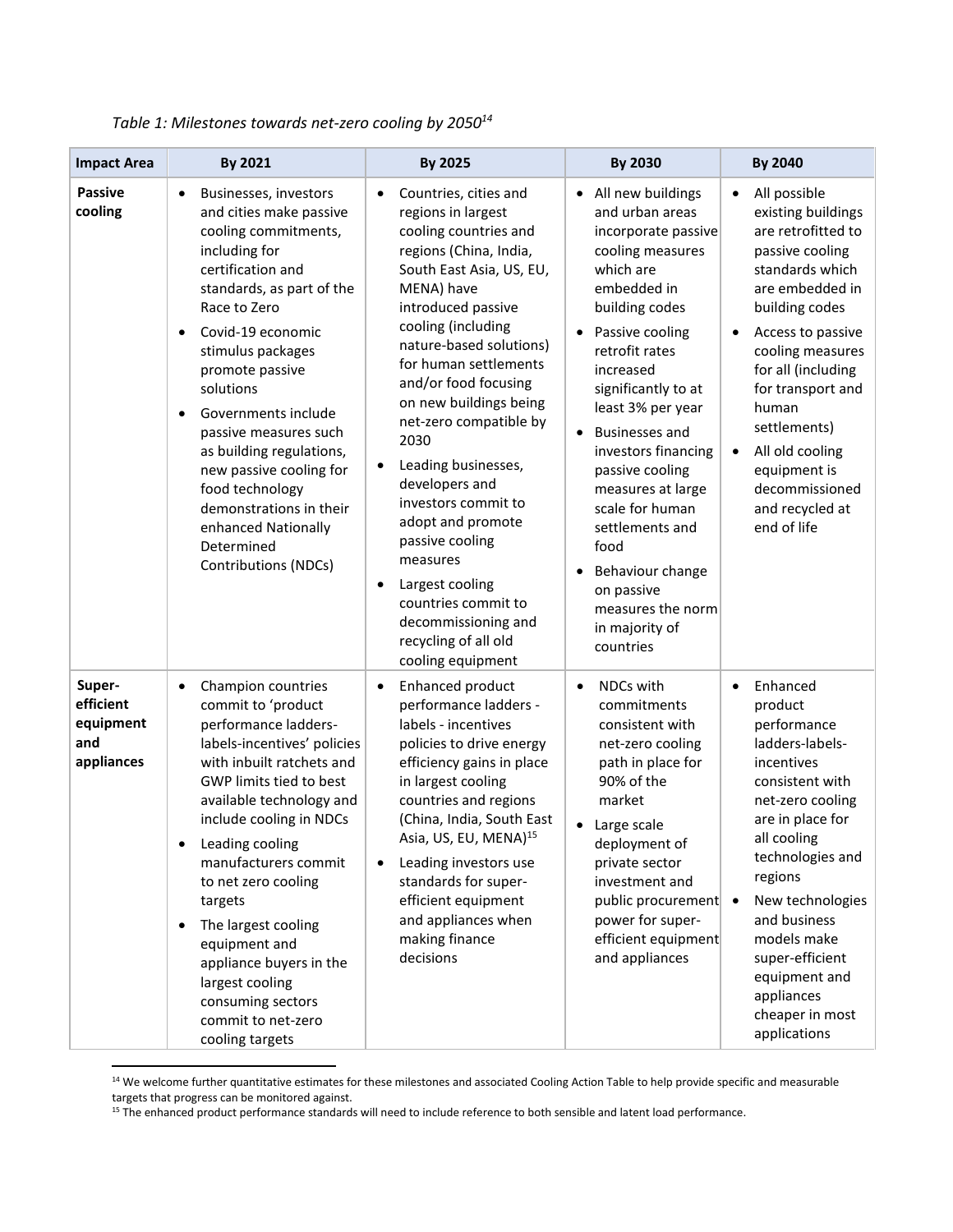|                                      | By 2021                                                                                                                                                                                                                                                                                                                                                                                                                                                                                                            | By 2025                                                                                                                                                                                                                                                                                                                                                                                                                                                                                                                                                 | By 2030                                                                                                                                                                                 | By 2040                                                                                                                                                                                                                                                                 |
|--------------------------------------|--------------------------------------------------------------------------------------------------------------------------------------------------------------------------------------------------------------------------------------------------------------------------------------------------------------------------------------------------------------------------------------------------------------------------------------------------------------------------------------------------------------------|---------------------------------------------------------------------------------------------------------------------------------------------------------------------------------------------------------------------------------------------------------------------------------------------------------------------------------------------------------------------------------------------------------------------------------------------------------------------------------------------------------------------------------------------------------|-----------------------------------------------------------------------------------------------------------------------------------------------------------------------------------------|-------------------------------------------------------------------------------------------------------------------------------------------------------------------------------------------------------------------------------------------------------------------------|
| <b>Ultra-low GWP</b><br>refrigerants | New commitments<br>$\bullet$<br>from leading<br>countries on<br>accelerated uptake of<br>ultra-low GWP<br>refrigerants beyond<br>Kigali Amendment<br>requirements<br>Significant<br>$\bullet$<br>replenishment of the<br>MLF to support<br>enhanced action and<br>support accelerated<br>activities to address<br>the high growth rate<br>of hydrofluorocarbons<br>(HFCs)<br>The largest buyers in<br>$\bullet$<br>the largest cooling<br>consuming sectors<br>commit to only buy<br>ultra-low GWP<br>refrigerants | Countries agree to<br>$\bullet$<br>adjust the Kigali<br>Amendment phase<br>down starting with<br>sectors where earlier<br>progress is easier (e.g.<br>residential and<br>commercial<br>refrigeration)<br>Countries commit to<br>$\bullet$<br>addressing barriers to<br>the uptake of ultra-<br>low GWP refrigerants<br>(e.g. products<br>standards, building<br>regulation and<br>upskilling of service<br>engineers)<br>Some applications can<br>$\bullet$<br>use only ultra-low<br>GWP solutions (e.g.<br>household<br>refrigerators and<br>freezers) | All new cooling<br>$\bullet$<br>technologies for<br>most<br>applications have<br>ultra-low or no<br><b>GWP solutions</b><br>provided barriers<br>have been<br>successfully<br>addressed | Full<br>$\bullet$<br>implementation<br>of Kigali<br>Amendment that<br>phases down<br><b>HFCs across all</b><br>cooling sectors<br>(emphasis shifts<br>to compliance)<br>Most purchased<br>$\bullet$<br>appliances and<br>equipment use<br>ultra-low GWP<br>refrigerants |

In addition to the three key impact areas in *Table 1*, cross-cutting milestones include:

- **Resilience:** commitments on heat wave plans which over time cover 100% of the population in relevant cities and result in deaths from heat stress being as low as practically possible due to access to net-zero cooling; and
- **Maintenance and training:** training and skills programmes for building designers, installers and other cooling sector stakeholders to enable delivery of the milestones in each impact area.

### **PROGRESS**

**In cooling, good progress has been made on agreeing to phase down high GWP refrigerants in recent years and on introducing MEPS (73 countries have MEPS for room ACs <sup>16</sup>).** However, the introduction of MEPS across all countries (and the phase out of high GWP gases) is still lagging as is the implementation and/or review of existing MEPS**.** Passive cooling, shifting to super-efficient equipment and appliances, and ultra-low GWP refrigerants are still at an early stage of deployment and need to be scaled up to deliver net-zero cooling for all.

**Some passive measures have existed historically in vernacular construction or are becoming common – for example cool roofs – but most passive and nature-based solutions are not yet deployed at scale.** This is despite the significant contribution passive cooling can make to getting to net zero cooling. For

 $\overline{\phantom{a}}$ <sup>16</sup> Energy Efficient Strategies and Maia Consulting report 'Energy Standards and labelling programs through the world in 2013' (May 2014)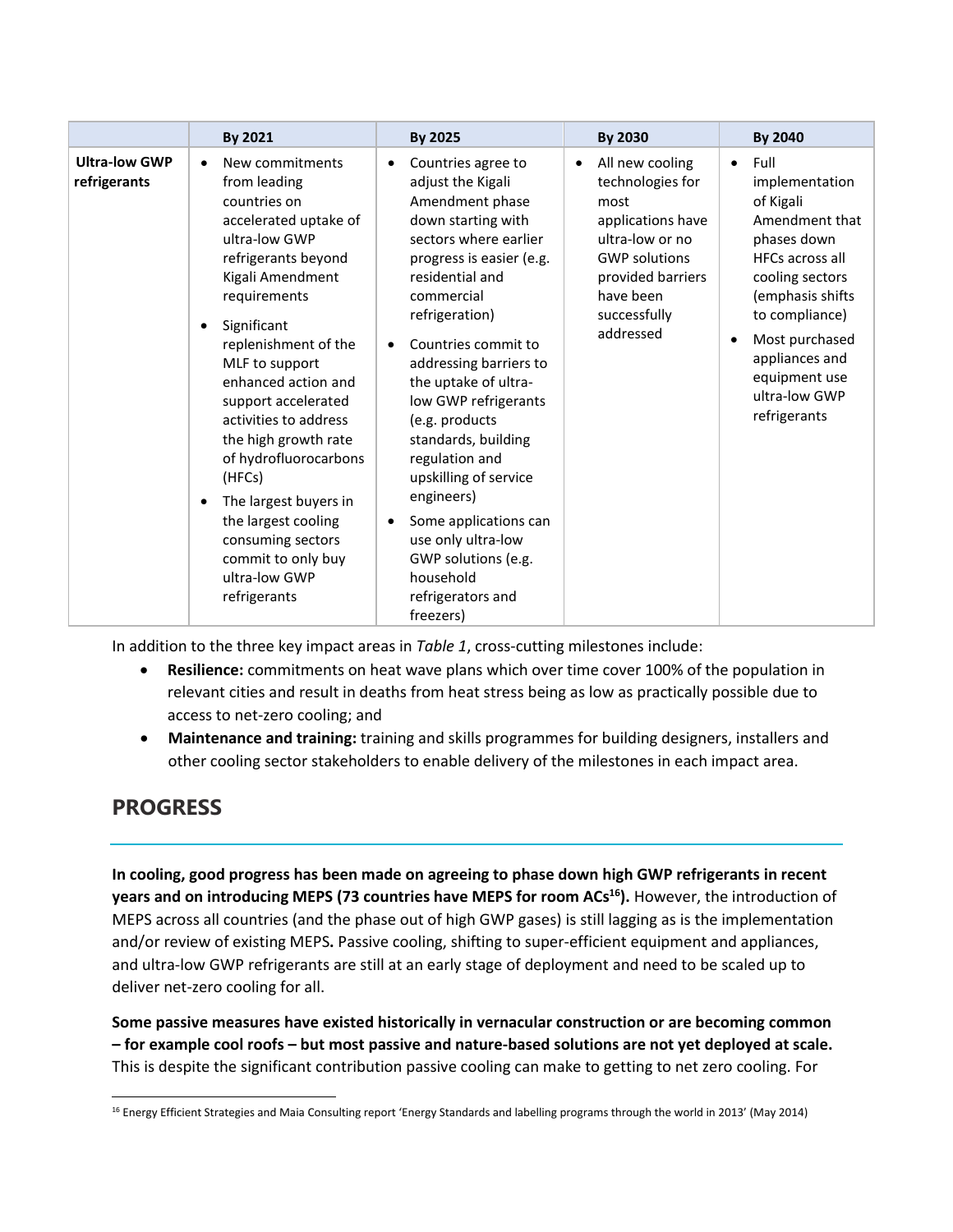example, the IEA notes that insulation, walls, roofs and windows can reduce energy needs for cooling between 10% and 40% in hot climates. Cool roofs can cut annual cooling energy use by up to 20%. Evaporative cooling systems for food refrigeration can reduce energy use by 70%.<sup>17</sup> Passive measures can generate significant cost savings for power generation of US\$76 billion to US\$570 billion and reduce 175 MtCO2 to 1,310 MtCO2 of emissions in 2030. <sup>18</sup> Stronger **policies** are needed with an initial focus on introducing passive measures for new buildings in building regulations. **Finance** is needed to deploy passive solutions but is held back by uncertainty of measurement and returns, an uncertain policy environment, limited awareness of passive solutions, and scarce examples of passive measures at large scale. The business case for implementing passive measures at a design stage that demonstrate long term cost benefits needs to be more visible. Investors can support accelerating the uptake of these measures by integrating passive measures requirements in building developments. New passive cooling **technologies** have significant potential. For example, radiative cooling solutions which dissipate heat to the sky by using new materials in panels with pumped fluids have shown 15% reductions in cooling energy use in early stage trials.<sup>19</sup> Innovation is also needed to adopt or rediscover local architectural practices and solutions that are appropriate to the climatic conditions and materials available in different regions. **Businesses** have an important role to play in demanding passive cooling measures and advising on passive measures (e.g. architects, engineers). **Civil society** is helping to highlight the potential for passive cooling measures and mobilise stronger policy, business and finance action on passive cooling.

**Minimum energy performance standards for equipment and appliances need to translate into a 'race to the top'.** For example, average air conditioner efficiency is around one third of best available technology installed and half of what is being sold in the market today. In the **policy** domain, most countries that have sizeable cooling loads have introduced MEPS which covered 85% of the air conditioners sold worldwide in 2016. 70 countries provide incentives for more efficient air conditioners. The United 4 Efficiency Model Regulation Guidelines provide voluntary guidance to assist Governments in developing and emerging economies that are considering a regulatory or legislative framework for minimum energy performance standards and energy labels.<sup>20</sup> Cooling has also been included by 11 countries in their NDCs and more are expected to do so by COP26 but the nature of these commitments varies. In the **technology** domain progress incudes five large cooling technology manufacturers setting targets to reduce emissions throughout the value chain by 2050 – Hitachi and Mitsubishi Electric are targeting an 80% reduction while Daikin Industries, Electrolux and Schneider Electric aim to achieve netzero emissions.<sup>21</sup> Other companies are also making commitments to progress towards net zero. For example: Carrier is targeting carbon neutrality across its operations by 2030 and aiming to reduce its customers' carbon footprints by more than one gigaton; <sup>22</sup> Danfoss has committed to become CO2 neutral across its global operations by 2030;<sup>23</sup> Godrej & Boyce has signed up to the EP100 commitment

 $^{17}$  [https://www.ncbi.nlm.nih.gov/pmc/articles/PMC3602570/.](https://www.ncbi.nlm.nih.gov/pmc/articles/PMC3602570/) Note, these solutions do not always provide enough cooling to a low temperature.

<sup>18</sup> Economist Intelligence Unit report 'The Power of Efficient Cooling' (Nov 2020)

<sup>&</sup>lt;sup>19</sup> SkyCool Systems, Using Sky Cooling to Increase Efficiency of Super Market Refrigeration Systems, <https://www.skycoolsystems.com/case-study-grocery-outlet/>

<sup>20</sup> <https://united4efficiency.org/resources/model-regulation-guidelines/>

<sup>21</sup> CDP (2020) *Playing it coo[l https://www.cdp.net/en/investor/sector-research/cooling-report](https://www.cdp.net/en/investor/sector-research/cooling-report)* and

<https://www.futurenetzero.com/2020/10/07/schneider-electric-accelerates-its-commitments-for-carbon-neutrality-in-2040/>

<sup>22</sup> <https://www.corporate.carrier.com/corporate-responsibility/our-sustainability-goals/>

<sup>23</sup> <https://www.danfoss.com/en/about-danfoss/news/cf/danfoss-targets-co2-neutrality-latest-by-2030/>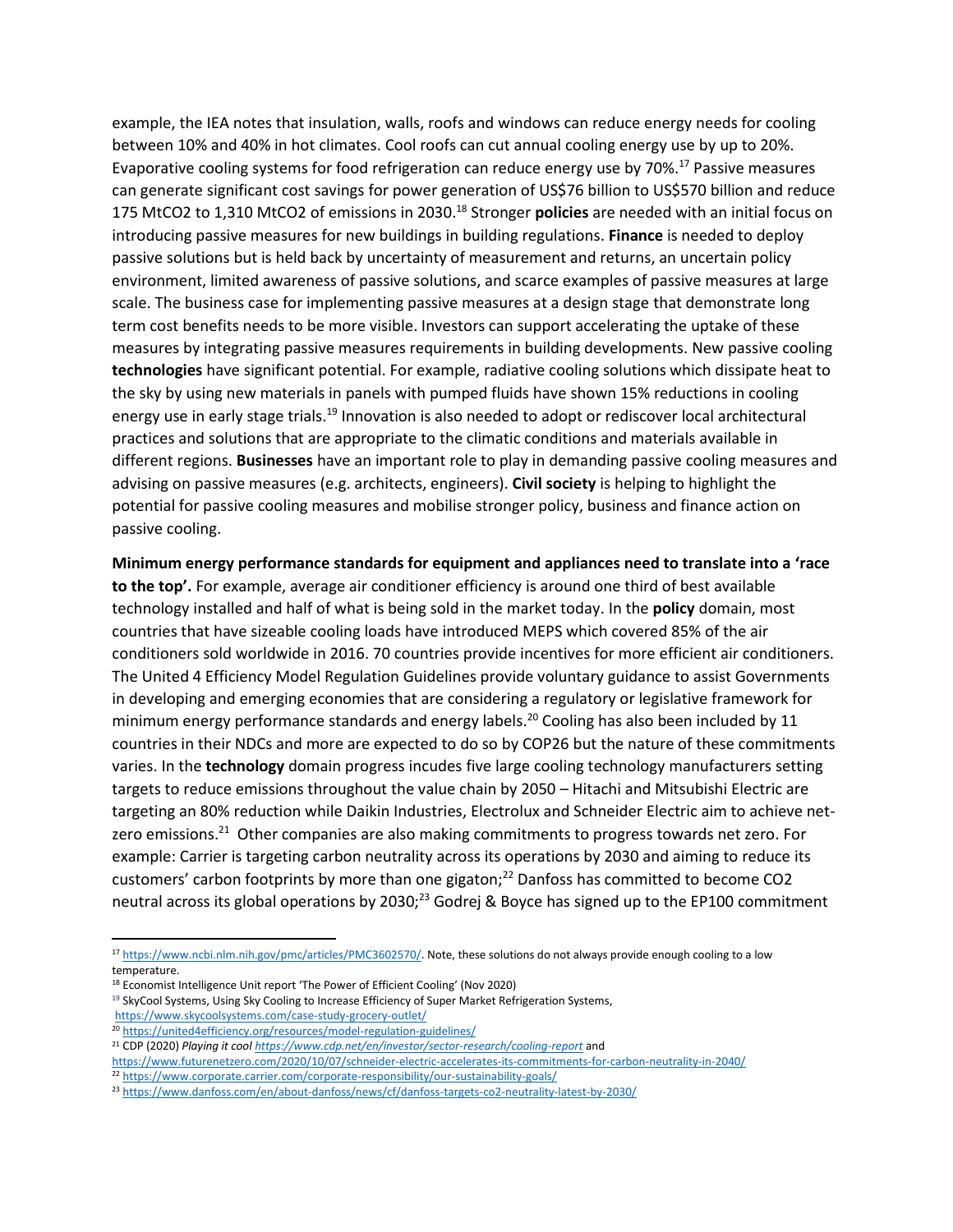with an aim to achieve carbon neutrality by 2050; and Mabe has signed up to the EP100 commitment and has committed to completely phase out all HFCs from its refrigerator production plants by the end of 2020.<sup>24</sup>

**On refrigerants, the Kigali Amendment is phasing down HFC refrigerants and foam gases.** The Kigali Amendment and other **policies,** including the EU F-Gas Regulation (which mitigates F-gas emissions and includes sector specific GWP limits on equipment using F-gases) and the EU Mobile Air Conditioning Directive (which bans HFCs with a GWP above 150 in new vehicles), provide an important policy framework for action and the potential ratchet to deliver net-zero cooling for all by 2050. **Businesses, technologies, investors and civil society** all have a key role to play in supporting this enhanced ambition to ultra-low GWP refrigerants.

Planning and preparation at national and international levels will be key to achieve this. Governments are already working on **national cooling action plans** (NCAPs), which need to coordinate objectives and targets with policies, instruments and investments across all sectors relevant for cooling (e.g. India's cooling action plan). Increasingly, countries include cooling actions into their **NDCs** under the Paris Agreement, allowing for transparency of (public and private) expectations, international coordination of cooling actions and possibly access to climate finance and carbon markets. **Enhanced training** of cooling technicians at scale will be important to deploying and maintaining efficient cooling appliances, smart systems and new business models. A global **cool coalition** (led by the United Nations Environment Programme) already exists, and in India a domestic counterpart is being developed.

## **FACTS & FIGURES**

 $\overline{\phantom{a}}$ 

- **Business and job creation opportunities:** The super-efficient cooling equipment market is already estimated to be worth US\$135 billion and is set to grow dramatically due to rising temperatures, urbanization and income growth.<sup>25</sup> The Economist Intelligence Unit estimates that 4.8 billion new cooling equipment units will be sold globally between 2019 and 2030 and that the total market value will reach almost US\$170bn in 2030. Delivering cooling for all may require up to 14 billion cooling appliances by 2050, up from around 3.5 billion today, creating significant new business and job opportunities.<sup>26</sup> Further businesses opportunity comes from the growth in innovative business models to finance and deploy this increased demand for clean and efficient cooling solutions.
- **Preventing heat related deaths:** 2.3 billion people could be both exposed and vulnerable to heat wave events by as early as 2030 and the World Health Organization forecasts that, by 2050, deaths from more extreme heat waves could reach 255,000 annually unless governments (primarily cities) adapt to the threat. Achieving net-zero cooling for all can play a key role in minimizing heat related deaths.

<sup>24</sup>[https://hydrocarbons21.com/articles/9380/mexican\\_fridge\\_maker\\_mabe\\_to\\_phase\\_out\\_hfcs\\_in\\_2020#:~:text=Mabe%2C%20a%20home%2](https://hydrocarbons21.com/articles/9380/mexican_fridge_maker_mabe_to_phase_out_hfcs_in_2020#:~:text=Mabe%2C%20a%20home%2Dappliance%20manufacturer,by%20the%20end%20of%202020) [Dappliance%20manufacturer,by%20the%20end%20of%202020.](https://hydrocarbons21.com/articles/9380/mexican_fridge_maker_mabe_to_phase_out_hfcs_in_2020#:~:text=Mabe%2C%20a%20home%2Dappliance%20manufacturer,by%20the%20end%20of%202020)

<sup>&</sup>lt;sup>25</sup> The Economist Intelligence Unit, 2019, The Cooling Imperative Forecasting the size and source of future cooling demand, https://www.kcep.org/wp-content/uploads/2019/12/TheCoolingImperative2019.pdf

<sup>26</sup> https://www.birmingham.ac.uk/news/latest/2018/07/Global-quadrupling-cooling-appliances-14-billion-increase-energy-consumption.aspx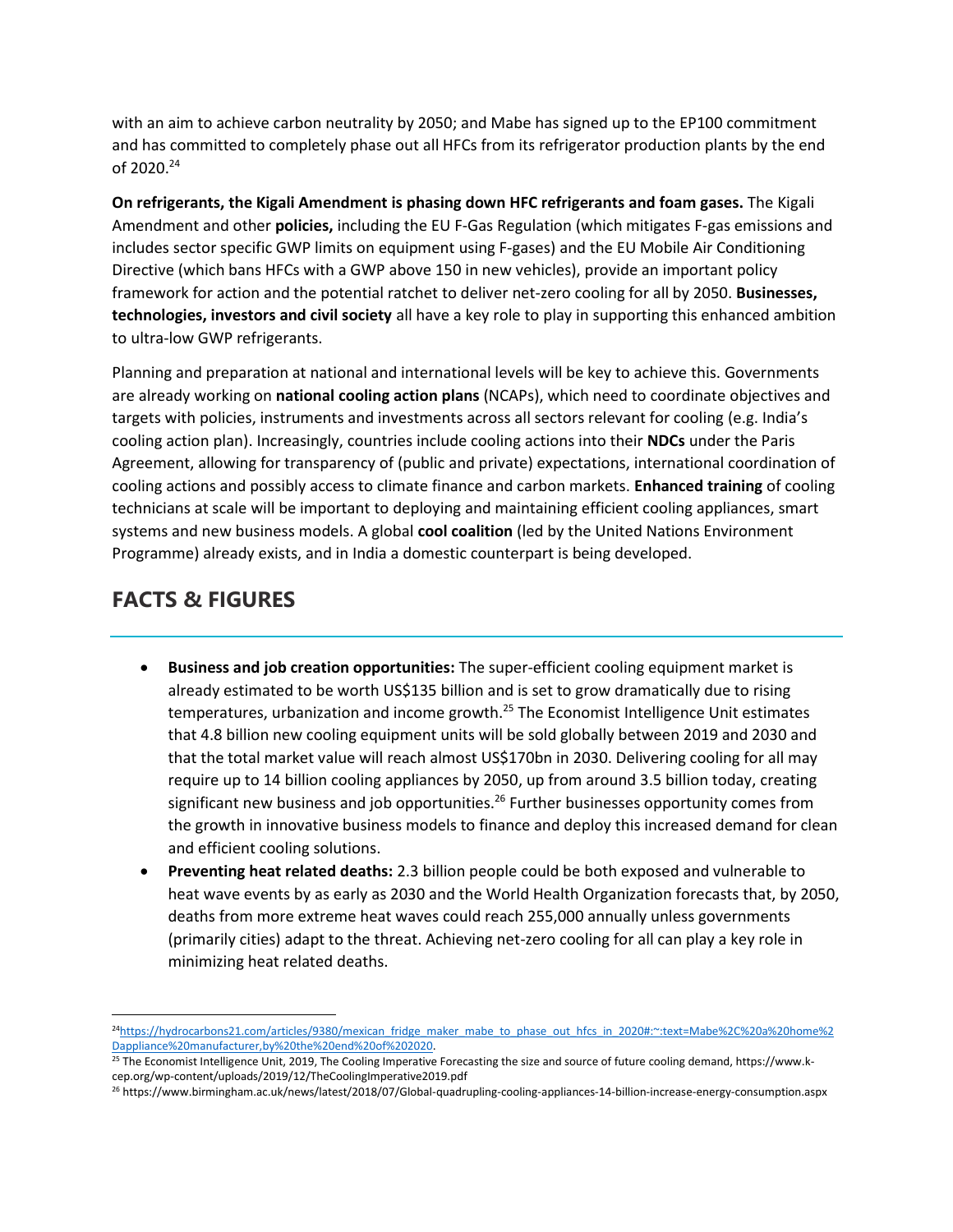- **Protecting productivity:** Rising temperatures by 2050 could result in an annual 6% loss in gross domestic product (GDP) due to work hours lost from excessive heat in the worst affected regions<sup>27</sup> while increases in heat stress are projected to lead to global productivity losses equivalent to 80 million full-time jobs in the year 2030.<sup>28</sup> Net-zero cooling for all can help to avoid these significant productivity reductions.
- **Enabling the energy transition:** Net-zero cooling can accelerate the transition to zero carbon power generation at scale. A global transition towards the best cooling technologies for all new AC units could reduce total electricity demand by 25-33% in 2030, achieve cost reductions of US\$260 billion and emissions reductions of up to 575 MtCO2. Doubling the energy efficiency of air conditioning by 2050 could save up to US\$2.9 trillion in reduced generation, transmission and distribution costs alone and would reduce the need for 1,300 gigawatts (GW) of additional generation capacity to meet peak demand, the equivalent of all the coal-fired power generation capacity in China and India in 2018.<sup>29</sup> Over 100 GW of space cooling capacity in buildings was added in 2017, outpacing the record 94 GW of solar generation capacity additions that year.<sup>30</sup>
- **Improving air quality by reducing coal fired power output:** More than 60% of China's electricity is generated from coal, so energy used for cooling is a significant contributor to ambient (outdoor) air pollution. More than a million people die each year due to particulate emissions from power plants, cars and other sources. Net-zero cooling can help save lives by reducing this pollution.<sup>31</sup>
- **Delivering significant GHG emissions savings:** International Institute for Applied Systems Analysis (IIASA) researchers say that the combined effect of HFC phase-down, improvement of energy efficiency of stationary cooling technologies, and future changes in the electricity generation fuel mix would prevent between 411 and 631 billion tonnes CO2-equivalent of GHG emissions between 2018 and 2100, making a significant contribution towards keeping the global temperature rise below 2°C. Transitioning to high efficiency cooling could double the climate mitigation effects of the HFC phase-down under the Kigali Amendment, while also delivering economic, health, and development benefits. Their findings show that reduced electricity consumption could mean lower air pollution emissions in the power sector, estimated at about 5 to 10% for sulphur dioxide, 8 to 16% for nitrogen oxides (NOx), and 4 to 9% for fine particulate matter (PM2.5) emissions compared with a pre-Kigali baseline.
- **Catalysing better building design:** Building design influences whether occupants need air conditioners. This spans everything from building orientation – windows facing east or west tend to capture the most sun, as they are exposed to it when the sun is low in the sky in the morning or afternoon – to construction materials. One study estimates that controlling for windows design, size and orientation can reduce cooling loads by 30%. To date 28 cities have

<sup>27</sup> ESMAP, 2020, Primer for space cooling *[http://documents1.worldbank.org/curated/en/131281601358070522/pdf/Primer-for-Space-](http://documents1.worldbank.org/curated/en/131281601358070522/pdf/Primer-for-Space-Cooling.pdf)[Cooling.pdf](http://documents1.worldbank.org/curated/en/131281601358070522/pdf/Primer-for-Space-Cooling.pdf)*

<sup>28</sup> International Labor Organization, 2019, Working on a Warmer Planet: The Impact of Heat Stress on Labour Productivity and Decent Work, Geneva, https://www.ilo.org/wcmsp5/groups/public/---dgreports/---dcomm/---publ/documents/publication/wcms\_711919.pdf <sup>29</sup> United Nations Environment Programme and International Energy Agency (2020). Cooling Emissions and Policy Synthesis Report. UNEP, Nairobi and IEA, Paris[. https://wedocs.unep.org/bitstream/handle/20.500.11822/33094/CoolRep.pdf?sequence=1&isAllowed=y](https://wedocs.unep.org/bitstream/handle/20.500.11822/33094/CoolRep.pdf?sequence=1&isAllowed=y) 30 Sachar, Campbell, Kalanki 2018 in United Nations Environment Programme and International Energy Agency (2020). Cooling Emissions and Policy Synthesis Report[. https://wedocs.unep.org/bitstream/handle/20.500.11822/33094/CoolRep.pdf?sequence=1&isAllowed=y](https://wedocs.unep.org/bitstream/handle/20.500.11822/33094/CoolRep.pdf?sequence=1&isAllowed=y) <sup>31</sup> K-CEP 2018, Efficient, Clean cooling: a major near-term opportunity for China[, https://www.k-cep.org/wp](https://www.k-cep.org/wp-content/uploads/2019/04/Efficient-Clean-Cooling-A-Major-Near-Term-Opportunity-for-China.pdf)[content/uploads/2019/04/Efficient-Clean-Cooling-A-Major-Near-Term-Opportunity-for-China.pdf](https://www.k-cep.org/wp-content/uploads/2019/04/Efficient-Clean-Cooling-A-Major-Near-Term-Opportunity-for-China.pdf)